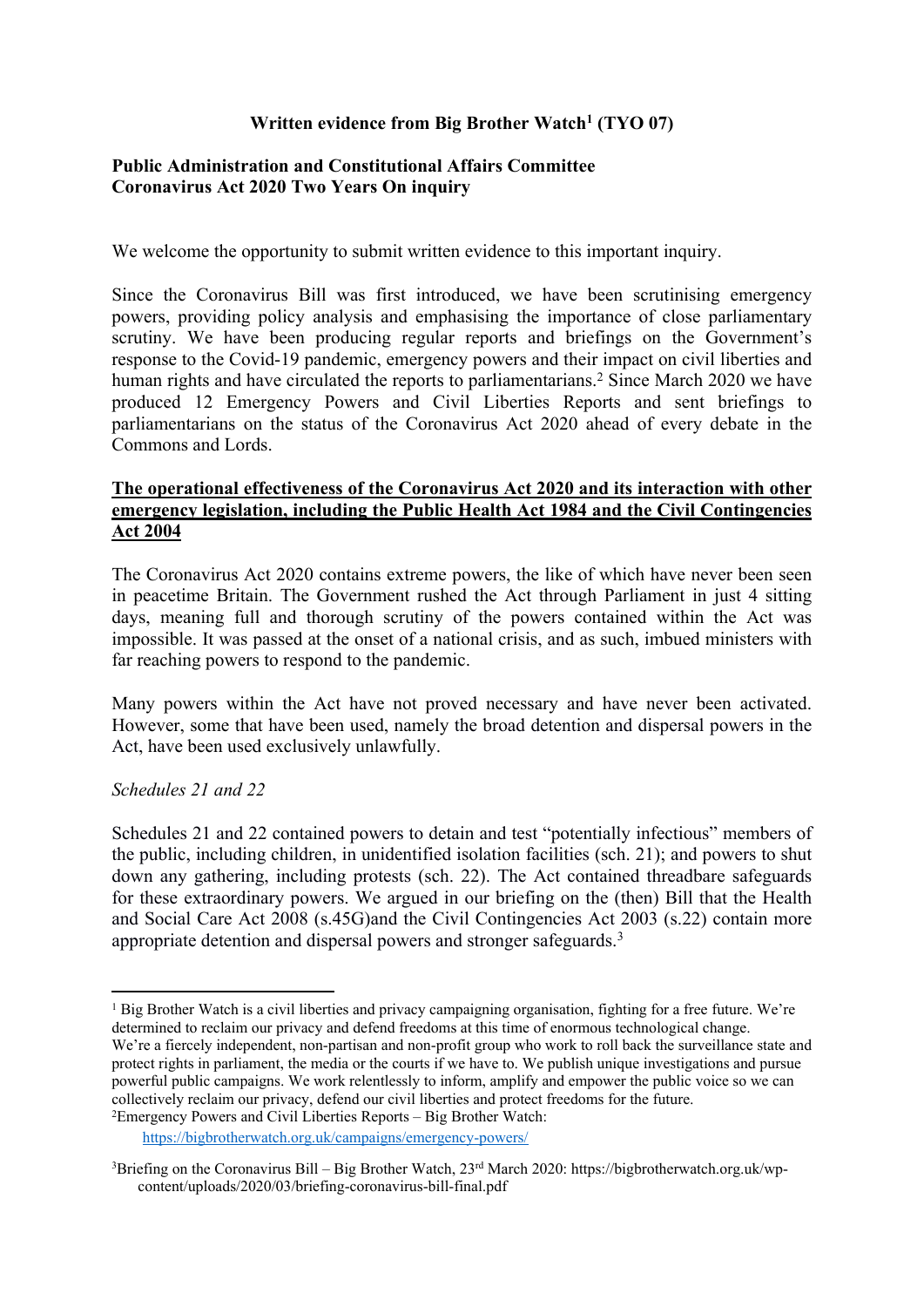These Schedules have been recently expired by the Government after sustained pressure from MPs and civil society. It is right that these powers have been removed from the Act. However, they have been in force for almost 2 years without justification. During this period they have been used extensively and unlawfully by police forces across England and Wales.

Schedule 21 of the Coronavirus Act gave vast powers to the police, immigration officers and public health officials to detain members of the public, including children, potentially indefinitely. Schedule 21 of the Act stated that, if the Secretary of State was of the view that the transmission of coronavirus constituted a serious and imminent threat to public health and declared a "transmission control period", police, public health officers and immigration officers could detain anyone they have reasonable grounds to suspect is "potentially infectious" (sch. 21, para. 6). This declaration was made on 17<sup>th</sup> February 2020, before the Act was passed.<sup>4</sup>

Big Brother Watch, alongside journalists and lawyers, investigated and analysed case studies of policing with Schedule 21 powers. We found that innocent and healthy individuals were being arrested and held in police cells, unlawfully.

One such example was Marie Dinou, who was arrested just days after that Act passed in March 2020. Ms Dinou was held overnight in a police cell and fined £660 for 'loitering' between platforms at Newcastle train station and refusing to tell officers her identity or reason for travel. Police alleged Ms Dinou committed an offence under Schedule 21, para. 23(1)(a) and (2) of the Coronavirus Act, as Schedule 21 broadly criminalises "failing without reasonable excuse to comply with any direction, reasonable instruction, requirement or restriction." However, the Schedule does not confer a general stop and account power to police. Police had no clear evidence to suspect that Ms Dinou was "potentially infectious". Similar cases followed across the country.

In response, the Crown Prosecution Service (CPS) initiated an unprecedented review of every single charge under the Coronavirus Act and has continued to conduct a monthly review for over 18 months. Every review to date has uncovered 100% unlawful prosecutions under the Act, a total of 307 charges.5 It is unacceptable that the Government did not expire these powers as soon as it became apparent the extent to which they were being used unlawfully.

Schedule 22 conferred powers for the Secretary of State to issue directions in relation to events, gathering and premises. Under this Schedule the Secretary of State could declare a "public health response period" if the transmission of coronavirus constituted a "serious and imminent threat to public health" and the powers conferred would prevent, delay or control the transmission of the virus (sch. 22, para. 3). Declaration of such a period would have empowered the Secretary of State to "issue a direction prohibiting (...) the holding of an event or gathering" which may be a specific event or "events or gathering of a specified description" (sch. 22, para. 5). It also conferred powers to stop people entering premises, or force people to remain in them (sch. 22, para. 6), allowing the Secretary of State to "issue a direction imposing prohibitions, requirements or restrictions in relation to the entry into,

**<sup>4</sup>**Coronavirus – Serious and imminent threat declaration – Health Department, 14th February 2020, the London Gazette: https://www.thegazette.co.uk/notice/3495369

<sup>5</sup>Crown Prosecution Service figures, obtained via email correspondence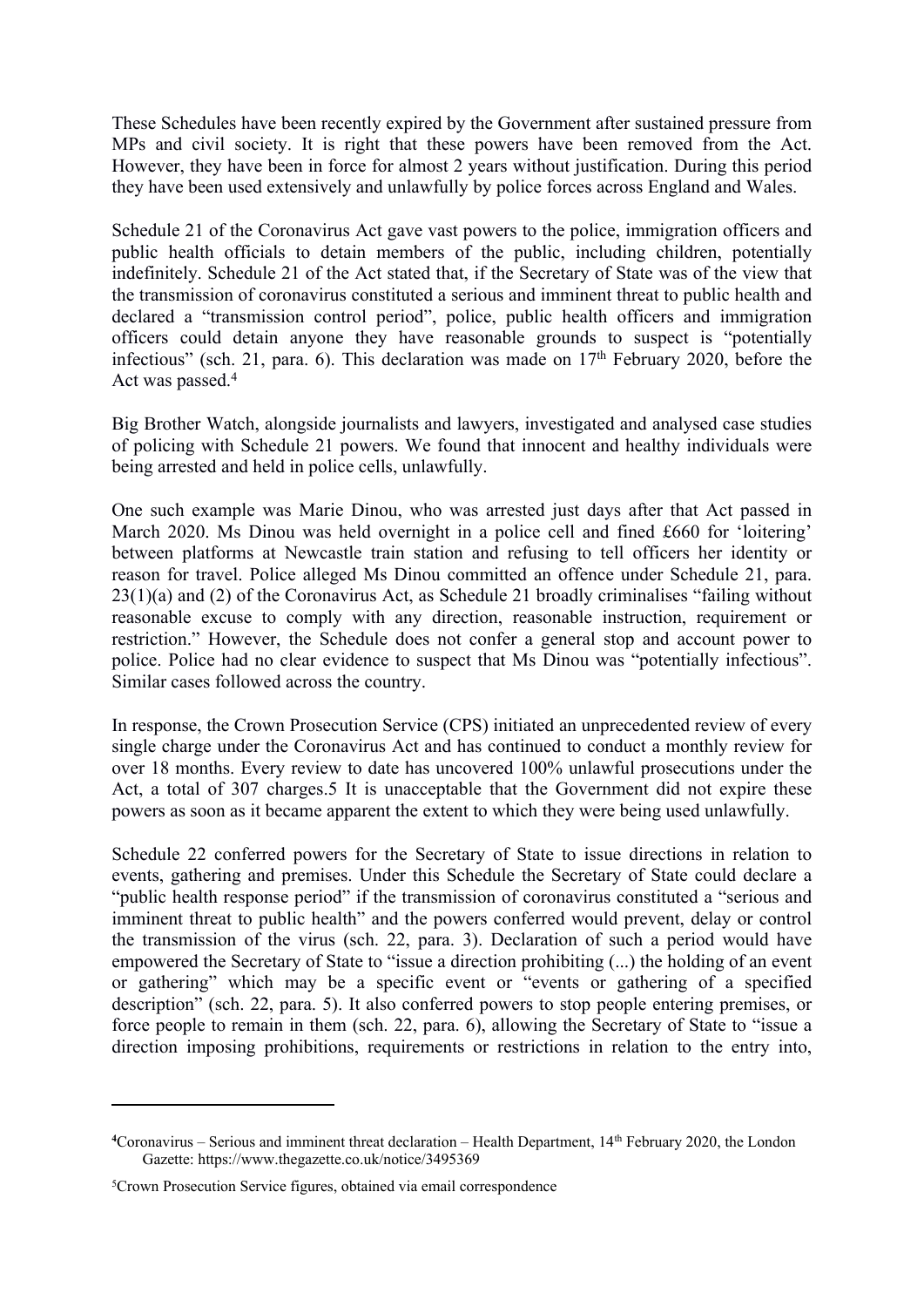departure from, or location of persons in premises." Such a declaration was not made in England.

However, figures released by the Ministry of Justice show that prosecutions under the Schedule 22 have occurred, despite it having never been activated.6 These prosecutions were heard under the Single Justice Procedure, which allows people to be convicted in their absence, with a magistrate deciding the case on the basis of the evidence provided to them. The choice to allow charges under the Coronavirus Act to be heard under the Single Justice Procedure was misguided, given that this novel piece of legislation has been poorly understood by police and prosecutors across the country.7 Given the 100% unlawful prosecution rate uncovered by the CPS, these charges, some of which are still filtering through the criminal justice system, should be heard in an open court. Cases heard under the Single Justice Procedure are not covered by the CPS's review of coronavirus-related charges, making it likely that many more unlawful charges and prosecutions have proceeded than the 307 acknowledged by the CPS.

These charges and prosecutions have been brought without sufficient oversight, without any meaningful review process, and are resulting in guilty pleas and convictions for offences people have not committed, in a process they may also not be aware of. Big Brother Watch and other rights groups wrote to the Justice Secretary in June 2021, calling on the Department of Justice to suspend the use of the Single Justice Procedure for coronavirus-related offences and to ensure that all charges under the Coronavirus Act heard under the Single Justice Procedure were reviewed by the CPS.8 Although Schedules 21 and 22 have now been expired by the Government, charges are still being heard. The Government should intervene to ensure that all charges are throughly assessed and withdrawn where necessary.

#### *Use of the Public Health (Control of Disease) Act 1984*

As of 29th December 2021, just 27 coronavirus-related statutory instruments have been laid under the Coronavirus Act.<sup>9</sup> The Public Health (Control of Disease) Act 1984 has been used to enact the majority of coronavirus-related restrictions.

This is likely because of the permissive nature of the Public Health Act's 'urgency procedure' (s.45R), which allows ministers to pass statutory instruments without laying them before Parliament, if "the person making it is of the opinion that, by reason of urgency, it is necessary to make the order without a draft being so laid and approved." Whether regulations are 'urgent' are left to the discretion of the Minister making them. The Institute for Government noted:

 $6W$ ritten answer: Chris Philip to Alex Cunningham, UIN 7818,  $7<sup>th</sup>$  June 2021: https://questionsstatements.parliament.uk/written-questions/detail/2021-05-26/7818

**<sup>7</sup>**Adapting the single justice procedure for Coronavirus (COVID-19) - HM Courts & Tribunals Service and Ministry of Justice, GOV.UK, 1 st April 2020: https://insidehmcts.blog.gov.uk/2021/04/01/adapting-thesingle-justice-procedure-for-covid-19/

**<sup>8</sup>**Big Brother Watch sends joint letter on unlawful Coronavirus prosecutions to the Secretary of State for Justice – Big Brother Watch, 1 st June 2021: https://bigbrotherwatch.org.uk/2021/06/big-brother-watch-sends-jointletter-on-unlawful-coronavirus-prosecutions-and-convictions-behind-closed-doors-to-the-secretary-of-statefor-justice/

<sup>&</sup>lt;sup>9</sup>Coronavirus Statutory Instruments Dashboard – Hansard Society (updated 29<sup>th</sup> December 2021): https://www.hansardsociety.org.uk/publications/data/coronavirus-statutory-instruments-dashboard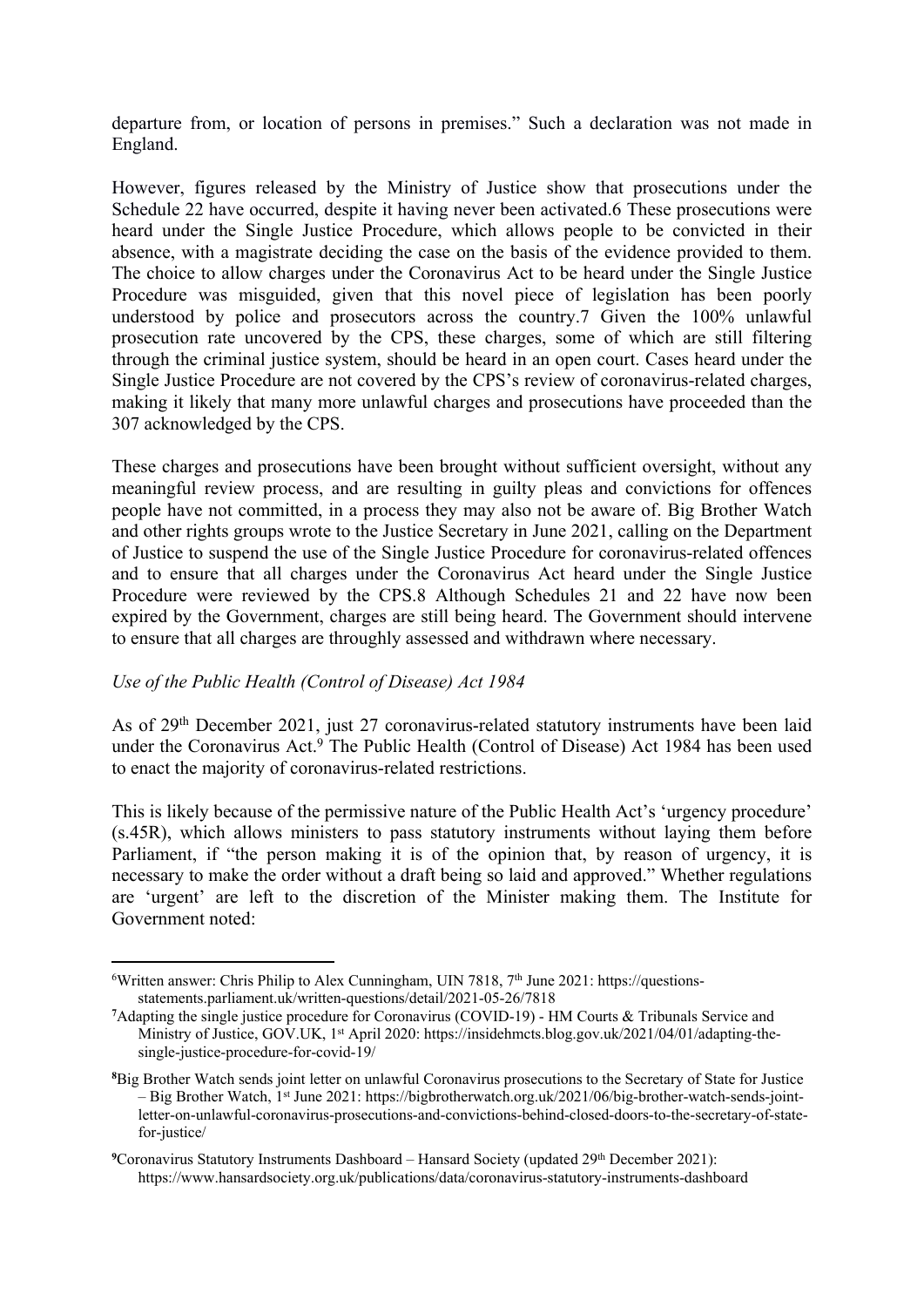"In some cases, the government's reliance on the urgency procedure appeared to have little justification. For example, between June and August 2020 several sets of regulations mandating the use of face masks came into force before being laid before parliament, despite the fact that the government had been advising the use of face masks since mid-May."<sup>10</sup>

The Government's reliance on the Public Health Act and the urgency procedure has been criticised by a number of parliamentary committees, including the Lords Constitution Committee<sup>11</sup> and the Joint Committee on Human Rights.<sup>12</sup>

Big Brother Watch has maintained since March 2020 that the Civil Contingencies Act 2004 (CCA) should have been used to respond to the pandemic. By pushing new legislation onto the statute books and using the Public Health Act's urgency procedure rather than laying regulations under the CCA, the Government has been endowed with extreme powers and minimised parliamentary scrutiny of them.

The CCA allows ministers to make emergency regulations if there is an emergency "which threatens serious damage to human welfare", including "loss of human life… human illness or injury" in the UK. The powers to make emergency regulations are broad, allowing for the making of "any provision which the person making the regulations is satisfied is appropriate for the purpose of (…) protecting human life, health or safety", among others. The emergency regulations allowed under the CCA include measures which:

- prohibit, or enable the prohibition of, movement to or from a specified place;
- require, or enable the requirement of, movement to or from a specified place
- prohibit, or enable the prohibition of, assemblies of specified kinds, at specified places or at specified times;
- prohibit, or enable the prohibition of, travel at specified times;
- prohibit, or enable the prohibition of, other specified activities;

as well as the ability to create offences of failing to comply with any of the above regulations  $(s.22)$ .

When questioned by Conservative Adam Afriyie MP, "is there a particular reason why the Civil Contingencies Act 2004 was not used? It already contains many of the safeguards that I suspect the House will wish to see", the Leader of the House Jacob Rees-Mogg claimed it could not be used as, "the problem was known about early enough for it not to qualify as an emergency under the terms of that Act."<sup>13</sup> This is plainly wrong.

<sup>&</sup>lt;sup>10</sup>Parliamentary Monitor 2021 – Institute for Government, 9<sup>th</sup> September 2021: https://www.instituteforgovernment.org.uk/sites/default/files/publications/parliamentary-monitor-2021.pdf

<sup>11</sup>Covid-19 and the use and scrutiny of emergency powers: Third report of Session 2021–22 – House of Lords Committee on the Constitution, 10<sup>th</sup> June 2021: https://publications.parliament.uk/pa/ld5802/ldselect/ldconst/15/1502.htm

<sup>&</sup>lt;sup>12</sup>The Government's Response to Covid-19: Human rights implications: Seventh report of Session 2019–21 – Joint Committee on Human Rights, 21<sup>st</sup> September 2020: https://publications.parliament.uk/ pa/jt5801/jtselect/jtrights/265/26513.htm

<sup>13</sup>HC Deb (19th March 2020) vol. 647 col. 1177: https://hansard.parliament.uk/Commons/2020-03- 19/debates/073B7E0C-31AF-424A-95AD-89B1F8F54EFE/BusinessOfTheHouse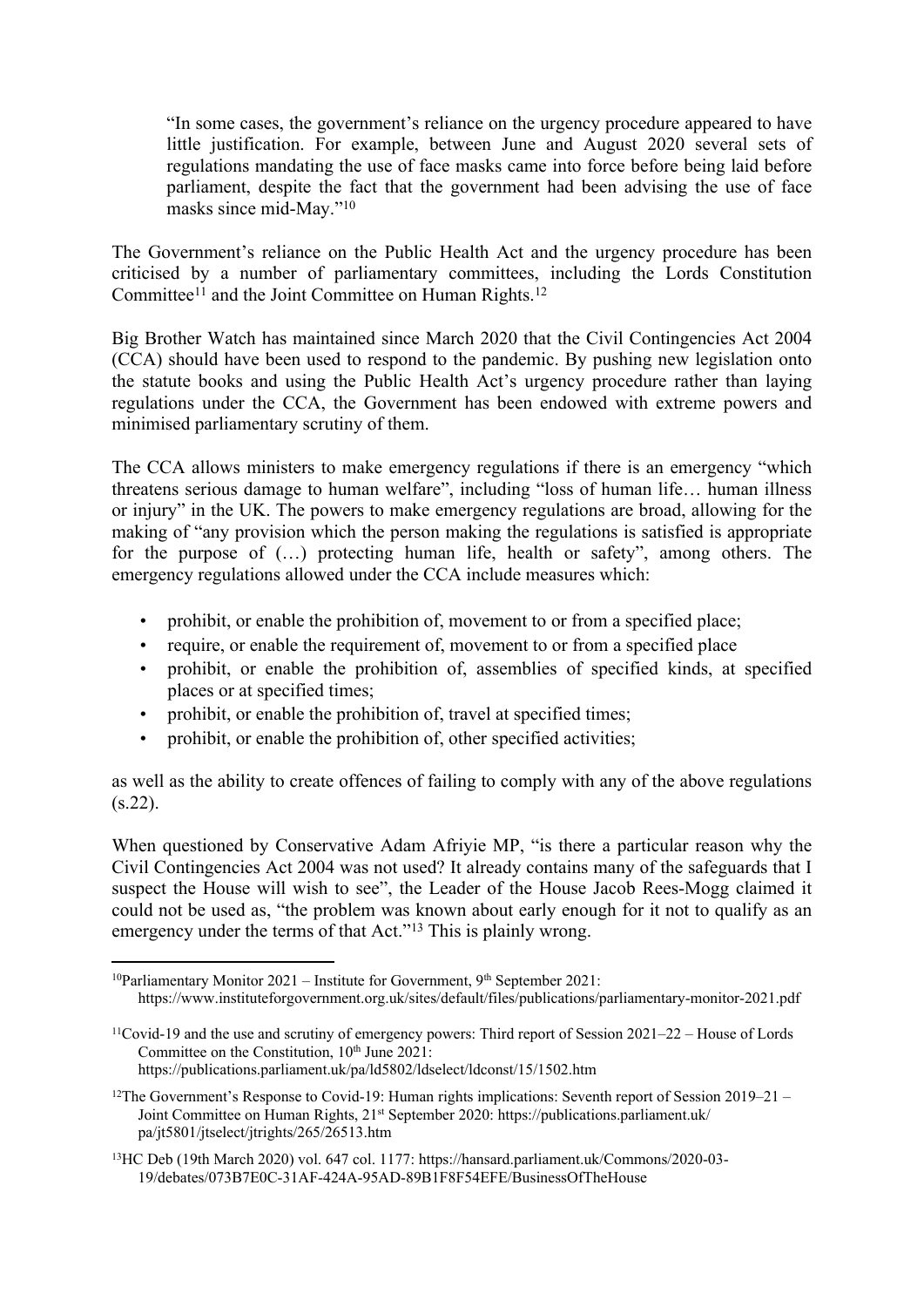David Davis MP requested on a Point of Order the opinion of the Speaker's Counsel as to whether the CCA could have been relied on for emergency regulations for the present crisis.<sup>14</sup> The Speaker's Counsel was unequivocal:

"The 2004 Act (which I wrote), including the powers to make emergency provisions under Part 2, is clearly capable of being applied to take measures in relation to coronavirus<sup>"15</sup>

The CCA should have been used to respond to the coronavirus pandemic, to ensure meaningful parliamentary scrutiny and accountability.

### **The evidence and procedures underpinning the six-monthly and annual renewal processes for the Coronavirus Act 2020 since its entry into force in March 2020**

#### *Evidence*

Section 97 of the Act requires the Health Secretary to report to Parliament on key provisions in the Act every two months. This is the only public assessment made by the Government of its use of the significant powers contained within the Act. As such, it should be detailed, accurate and provide thorough justification for any powers retained by the Government.

**The two-month Ministerial report is an insufficient mechanism to provide the necessary level of scrutiny. The report needs only detail which powers have been used and whether the Minister still considers them necessary. A fuller assessment of the human rights impact of the measures used, including proportionality, would ensure adequate scrutiny. Independent analysis of how and why powers have been used would also be a significant improvement.**

As Dr Ronan Cormacain pointed out when speaking to this Committee, the tone of reports are "self-congratulatory" and "[come] across as a little propagandistic rather than something that is properly independent." **We are also concerned at the lack on independent analysis of these measures.**

The reports also state that Schedule 21 has been used in "fewer than 10 cases across the whole of England."<sup>16</sup> This is evidently false, given the 307 unlawful prosecutions uncovered by the CPS's reviews. There is no explanation or transparency as to why and how powers under the Schedule were used, or how this was recorded. Furthermore, there is no mention of the fact that 100% of the prosecutions brought under the Act have been unlawful.

#### *Procedures*

<sup>15</sup>David Davis, Twitter,23rd March 2020: https://twitter.com/DavidDavisMP/status/1242005618581483523/photo/1

<sup>16</sup>Two monthly report on the status of the non-devolved provisions of the Coronavirus Act 2020 – Department of Health and Social Care, 29th May 2020, p.6: [https://assets.publishing.service.gov.uk/government/uploads/system/uploads/attachment\\_data/file/888602/c](https://assets.publishing.service.gov.uk/government/uploads/system/uploads/attachment_data/file/888602/coronavirus-act-2-month-report-may-2020.pdf) [oronavirus-act-2-month-report-may-2020.pdf](https://assets.publishing.service.gov.uk/government/uploads/system/uploads/attachment_data/file/888602/coronavirus-act-2-month-report-may-2020.pdf) (similar statements have been made in every two monthly report)

<sup>14</sup>HC Deb (19th March 2020) vol. 647 col. 1188: https://hansard.parliament.uk/Commons/2020- 03-19/debates/71E712D1-F20F-414D-AA69-DDE7124167B4/PointsOfOrder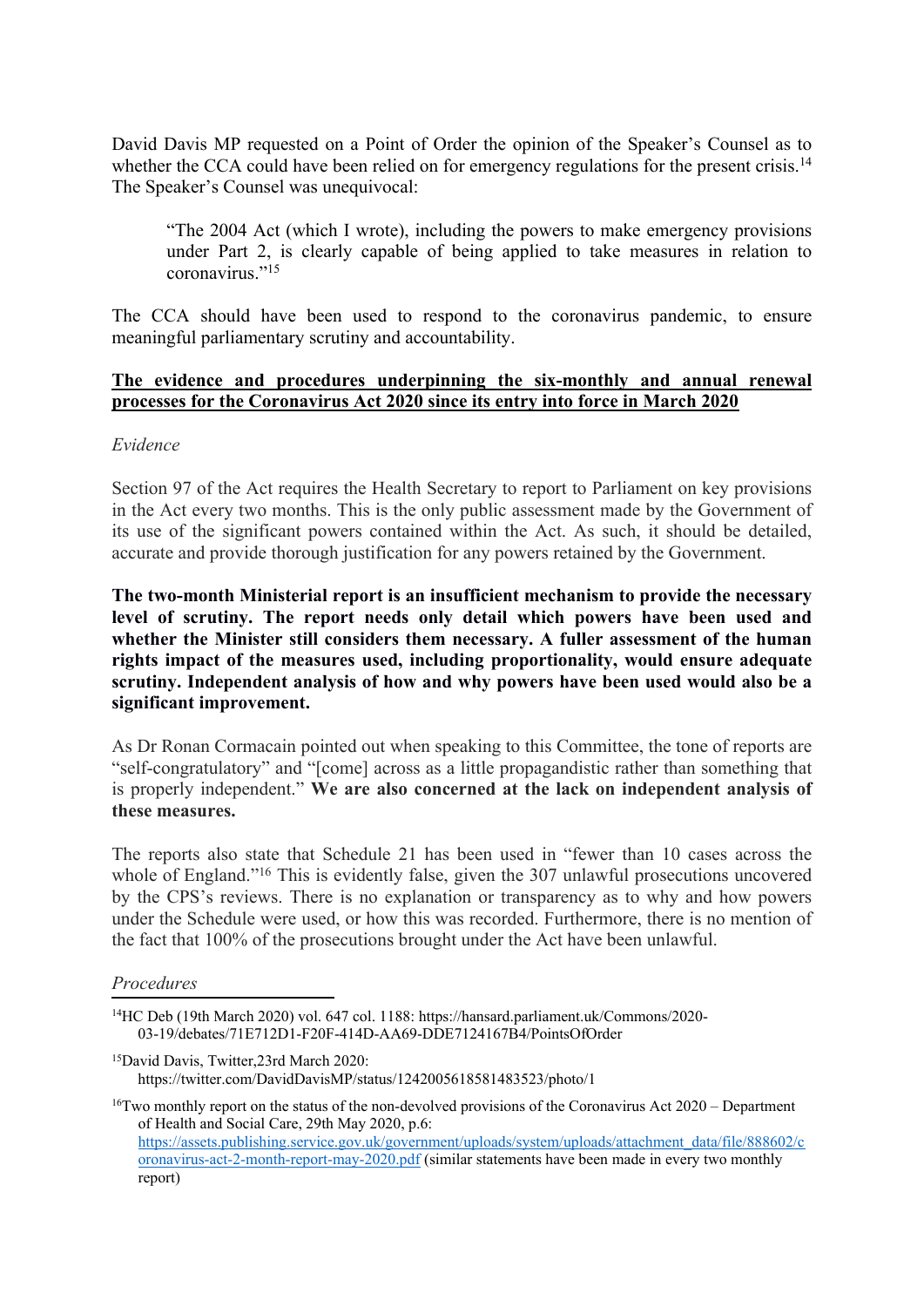Big Brother Watch has argued that emergency powers should should emergency time limits, and successfully campaigned with parliamentarians of all parties<sup>17</sup> to secure an amendment for a six month review of the Act. Regrettably, the amendment passed only provides for a vote on the whole Act rather than the continuation of certain powers within it. Therefore, it has functioned as an extreme safeguard of last resort rather than a meaningful review mechanism.

The weakness of this amendment became apparent when faced with the Government's continued use of Schedules 21 and 22 of the Act. In the run up to the first parliamentary vote on the renewal of the Act (September 2020), Big Brother Watch campaigned for the repeal of Schedule 21, coordinating a campaign that saw tens of thousands of people emailing their MPs asking them to support an amendment which proposed to add "except for Schedule 21" to the renewal motion. The amendment was signed by 6 Conservative MPs, 10 Labour MPs and Green MP Caroline Lucas. The Speaker did not select this amendment, or any of other amendment on the grounds that "any amendment to the motion before the House risks giving rise to uncertainty about the decision the House has taken."<sup>18</sup> An amendment to the motion ("this House calls on Ministers to use their powers under section 88 of the Act to suspend the operation of Schedules 21 and 22 to the Act forthwith") was also laid at the second renewal vote, and was again not selected. This renders the renewal an 'all or nothing' motion, with ministers afforded total discretion as to what parts of the Act to retain.

As well as a narrow, binary choice of whether to renew or repeal the Act in its entirety, limited parliamentary time has been granted to MPs to debate the renewal of the Act. In September 2020, the debate on the renewal of the Act was just 90 minutes long – which backbench Conservative MP Sir Charles Walker branded "an utter, utter disgrace".<sup>19</sup> During the most recent renewal vote, the debate was held alongside the consideration of other coronavirus-related legislation, further limiting time given to MPs to question the Government's use of the Act. This is an unacceptable swerving of democratic accountability.

The scrutiny and transparency surrounding the use of the Act's powers has been severely lacking. In a parliamentary democracy, the Government is accountable to the public and to Parliament and must justify its use of the enormous powers afforded to it by the Act. In times of crisis, scrutiny is more vital than ever. Yet the Government has failed to provide accurate evidence on its use of the Act and has failed to provide a parliamentarians with a meaningful review process. This cavalier approach to such extreme emergency powers has undoubtably damaged trust in the Government's public health response and is a worrying blueprint for future crises.

# **The circumstances and process under which Section 90 of the Coronavirus Act 2020 can and/or should be used to extend measures beyond their sunset clause**

<sup>17&</sup>quot;Two Years Is Too Long" for "Draconian" Coronavirus Bill, Warn MPs & Rights Groups - Big Brother Watch, 23rd March 2020: [https://bigbrotherwatch.org.uk/2020/03/two-years-is-too-long-for-draconian](https://bigbrotherwatch.org.uk/2020/03/two-years-is-too-long-for-draconian-coronavirus-bill-warn-mps-rights-groups/)[coronavirus-bill-warn-mps-rights-groups/](https://bigbrotherwatch.org.uk/2020/03/two-years-is-too-long-for-draconian-coronavirus-bill-warn-mps-rights-groups/)

<sup>&</sup>lt;sup>18</sup>Speaker's Statement (30<sup>th</sup> September 2020) vol. 681, col. 331: https://hansard.parliament.uk/commons/2020-09-

<sup>30/</sup>debates/8160262B-DA85-4D6C-B7FF-86717C8261B2/Speaker%E2%80%99SStatement

<sup>19</sup>HC Deb (30th September 2020) vol. 681, col. 410-1: https://hansard.parliament.uk/commons/2020-09-30/debates/AAB1B147-2F78-4F41-ADE6- F1E50B3F3ECB/CoronavirusAct2020(ReviewOfTemporaryProvisions)